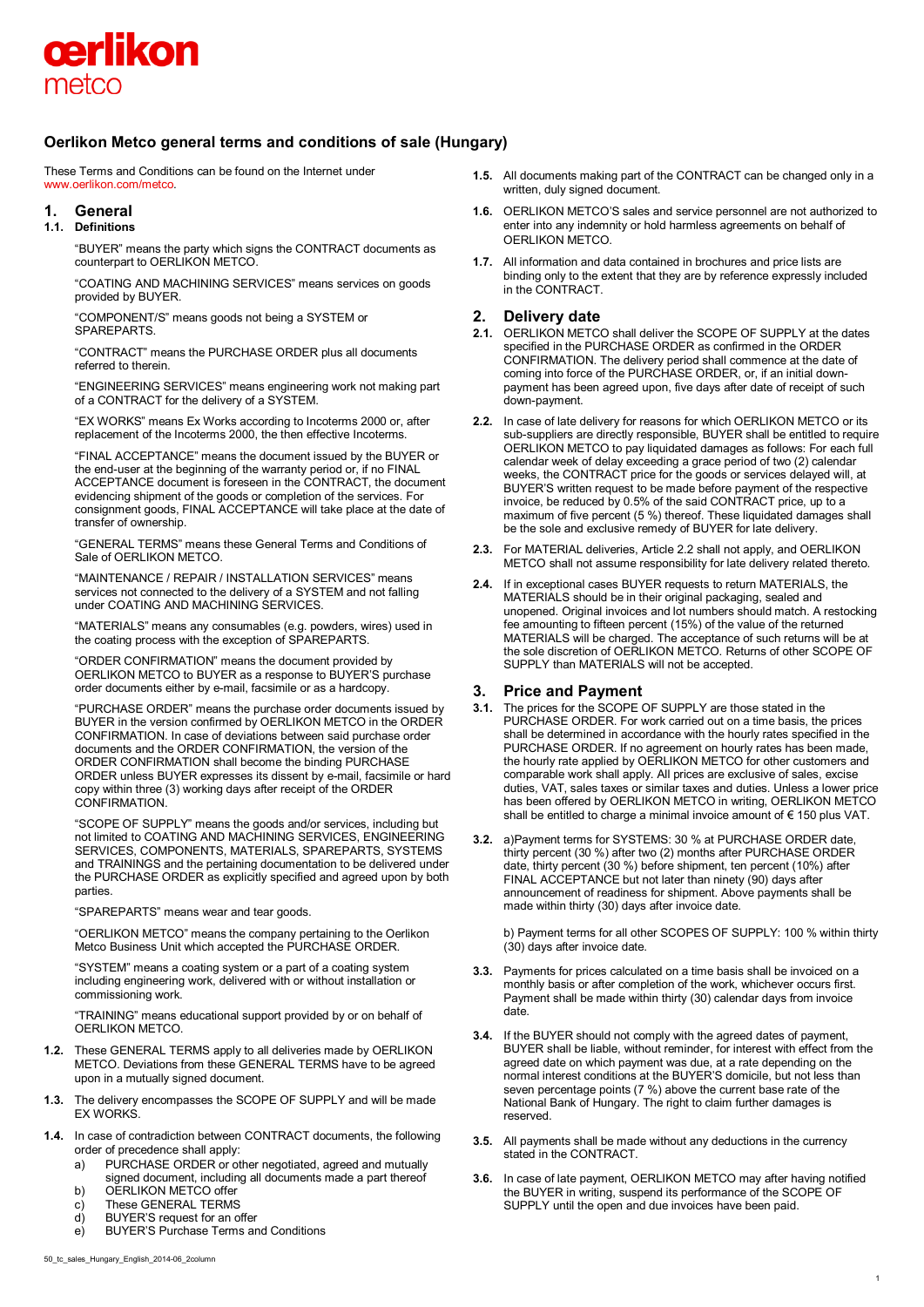# cerlikon metco

**3.7.** If BUYER and OERLIKON METCO agreed on issuing a Letter of Credit by BUYER in favor of OERLIKON METCO, such Letter of Credit shall be irrevocable, extendable, and confirmed by a first class worldwide active bank. Withdrawal of the money shall be against invoice and bill of lading or warehouse receipt.

# **4. Intellectual Property**

- **4.1.** BUYER shall provide the technical documentation (e.g. up-to-date drawings, descriptions, charts, instructions) which is necessary for the delivery of the SCOPE OF SUPPLY and is specified in the CONTRACT. BUYER confirms that BUYER is fully authorized to use (or have used) the technical documentation provided to OERLIKON METCO for the performance of the SCOPE OF SUPPLY by OERLIKON METCO or its sub-suppliers, respectively. In case BUYER would not be authorized to order said performance from OERLIKON METCO without violation of intellectual property rights of third parties, or if such right should be challenged, BUYER shall inform OERLIKON METCO without any delay. In this case, OERLIKON METCO shall stop the work until the approvals needed for the performance have been obtained.
- **4.2.** OERLIKON METCO shall not use technical documentation received from BUYER for any purpose other than to fulfill the CONTRACT.
- **4.3.** Any know-how, inventions, patents or copyrights or the like belonging to or provided by OERLIKON METCO and used for or developed in the course of the fulfillment of the CONTRACT by OERLIKON METCO shall remain OERLIKON METCO'S property, and no ownership shall be transferred to BUYER with respect to such know-how, inventions, patents and copyrights, independent of the hardware on which such know-how, inventions, patents or copyrights is made available (machinery, paper, electronic medium, etc.). However, BUYER shall be granted a limited right to use such know-how, invention, patents, copyright or the like for the operation, maintenance and repair of the SCOPE OF SUPPLY on a non-exclusive basis, which right shall **not**  include the use of the said intellectual property for the reproduction of the SCOPE OF SUPPLY or parts thereof. If the SCOPE OF SUPPLY consists of ENGINEERING SERVICES, BUYER shall be permitted to use, on a non-exclusive basis, the documentation received for the purpose described in the PURCHASE ORDER. In case of doubt, ENGINEERING SERVICES provided for the development of a SYSTEM or COATING AND MACHINING SERVICES shall be deemed to be made available for the procurement of such goods or services from OERLIKON METCO.
- **4.4.** a) OERLIKON METCO warrants that the SCOPE OF SUPPLY and any part thereof, in the particular form sold by OERLIKON METCO, shall not infringe any intellectual property rights of third parties. In the event of any patent infringement relating to the said SCOPE OF SUPPLY, OERLIKON METCO may, in its sole discretion, procure the right to use the SCOPE OF SUPPLY without impairing its suitability, or modify or replace it so that it is rendered non-infringing. The obligations of OERLIKON METCO set forth herein are contingent upon (i) OERLIKON METCO receiving prompt written notice from BUYER of such infringement; (ii) OERLIKON METCO receiving assistance from BUYER in the defense; and (iii) the right of OERLIKON METCO to settle or defend.

b) This obligation of OERLIKON METCO shall not apply to (i) the SCOPE OF SUPPLY or part thereof which has been manufactured according to BUYER'S design, (ii) services performed by using BUYER'S documentation, (iii) the use of the SCOPE OF SUPPLY or any part thereof in conjunction with any other product in a combination not furnished by OERLIKON METCO as part of the SCOPE OF SUPPLY, (iv) products fabricated by using the SCOPE OF SUPPLY. As to any such equipment, service, product, part or use in such combination, OERLIKON METCO assumes no liability whatsoever for infringement of intellectual property rights of third parties, and BUYER shall indemnify OERLIKON METCO against any respective infringement claims. OERLIKON METCO shall co-operate with BUYER in the same manner as required by OERLIKON METCO under 4.4 a) (i) to (iii) herein above.

**4.5.** OERLIKON METCO'S copyrighted material shall not be copied by BUYER except for archiving purposes or to replace a defective copy.

# **5. Installation and site Preparation**

**5.1.** If installation services are a part of the SCOPE OF SUPPLY, it is the responsibility of the BUYER to prepare the site environmentally and to provide the required services, electrical wiring and conduit, dry compressed air and piping, gas supply and piping, tools for installation, water drain, permits, including work permits, licenses, approvals, etc. as well as whatever is required to uncrate and move the equipment into its location.

**5.3.** BUYER'S failure to comply with the obligations stated in Articles 5.1 and 5.2 above shall entitle OERLIKON METCO to either stop rendering its services, and/or postpone the delivery terms, and/or ask for additional charges for the lost time of its service personnel, such time to be calculated and charged in accordance with Articles 3.1 and 3.3 herein above.

# **6. Warranty**

Articles 6.1 through 6.7 contain specific warranties referring to various SCOPES OF SUPPLY. Only the warranty provision(s) referring to a specific SCOPE OF SUPPLY shall apply.

## **6.1. SYSTEMS and COMPONENTS**

OERLIKON METCO shall remedy any defect resulting from faulty materials or faulty workmanship. To the extent OERLIKON METCO is responsible for the design the same obligation applies to defects resulting from faulty design. If requested to do so by BUYER in writing, and as BUYER'S sole and exclusive remedy, OERLIKON METCO agrees to, at its sole option, either repair or replace the faulty parts of the SCOPE OF SUPPLY, or supply BUYER with non-defective SCOPE OF SUPPLY or part thereof. These remedies shall be provided for the defects notified to OERLIKON METCO during the warranty period under the conditions defined in Article 6.9 herein below and are granted for twelve (12) months.

## **6.2. MATERIALS**

OERLIKON METCO warrants that when dispatched from OERLIKON METCO'S factory, all MATERIALS meet the specifications described in the respective product data sheet. If requested to do so by BUYER in writing, and as BUYER'S sole and exclusive remedy, OERLIKON METCO agrees to replace, at OERLIKON METCO'S own cost, any MATERIALS which do not meet the specifications described in the said product data sheet or which have been specifically agreed upon in the CONTRACT. These remedies shall be provided for the defects notified to OERLIKON METCO during the warranty period under the conditions defined in Article 6.9 herein below and are granted for two (2) months.

# **6.3. COATING AND MACHINING SERVICES**

OERLIKON METCO shall remedy any defect resulting from not using the materials specified, or from faulty workmanship. OERLIKON METCO assumes no warranty or representation regarding the fitness of the coating or machining applied for the purpose for which the coated goods are intended to be used. If requested to do so by BUYER in writing, and as BUYER'S sole and exclusive remedy, OERLIKON METCO shall at its sole option repair the defective coating or machining or remove and reprocess it. These remedies shall be provided for the defects notified to OERLIKON METCO during the warranty period under the conditions defined in Article 6.9 herein below and are granted for six (6) months.

# **6.4. MAINTENANCE / REPAIR / INSTALLATION SERVICES**

OERLIKON METCO'S obligations consist of using proper care and skill in performing the work described in the CONTRACT and, if parts (SPAREPARTS or other parts) are supplied by OERLIKON METCO in connection with such SERVICES, to deliver parts, which are free of defects. If requested to do so by BUYER in writing, and as BUYER'S sole and exclusive remedy, OERLIKON METCO shall re-do any faulty service work at its own cost. Defects resulting from insufficient or inappropriate documentation delivered by BUYER shall be remedied at BUYER'S cost. These remedies shall be provided for the defects notified to OERLIKON METCO during the warranty period under the conditions defined in Article 6.9 herein below and are granted for six (6) months.

## **6.5. SPAREPARTS**

OERLIKON METCO shall remedy any defect resulting from faulty materials or faulty workmanship. If requested to do so by BUYER in writing, and as BUYER'S sole and exclusive remedy, OERLIKON METCO agrees to, at its sole option, either repair or replace the faulty SPAREPARTS, or supply BUYER with non-defective SPAREPARTS. These remedies shall be provided for the defects notified to OERLIKON METCO during the warranty period under the conditions defined in Article 6.9 herein below and are granted for twelve (12) months except as otherwise agreed upon in the CONTRACT or as can normally be expected for such types of SPAREPARTS and the specific use, whichever time period is the shortest.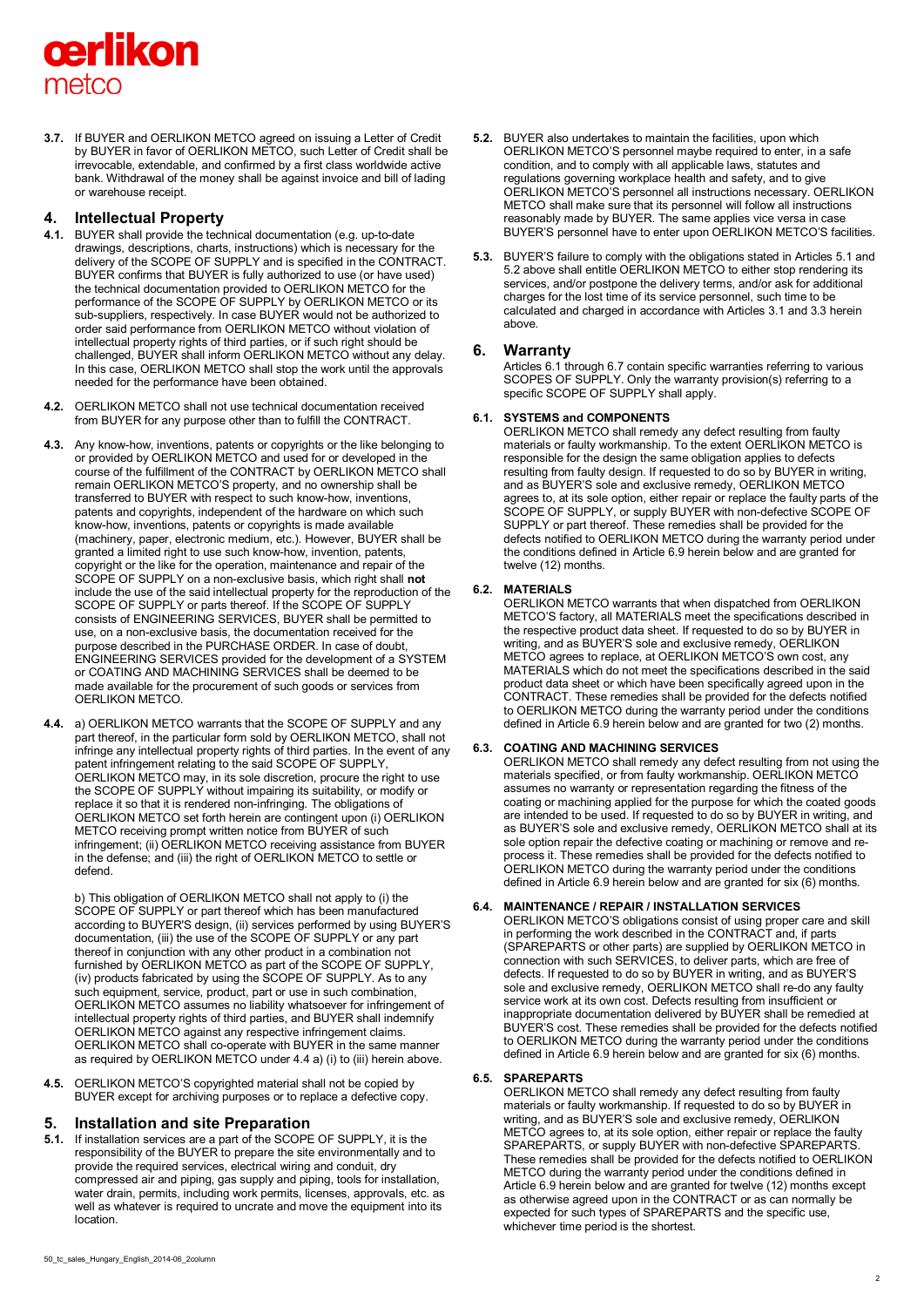# cerlikon metco

## **6.6. ENGINEERING SERVICES**

OERLIKON METCO'S obligations consist of using proper care and skill in performing the work described in the CONTRACT. However, OERLIKON METCO does not provide any warranty for successful achievement of the results envisaged in the CONTRACT. If requested to do so by BUYER in writing, and as BUYER'S sole and exclusive remedy, OERLIKON METCO shall re-do any faulty service work at its own cost. These remedies shall be provided for the faults notified to OERLIKON METCO during the warranty period under the conditions defined in Article 6.9 herein below and are granted for six (6) months.

## **6.7. TRAINING**

OERLIKON METCO'S obligations consist of using proper care and skill in performing the TRAINING. OERLIKON METCO shall assume liability regarding correctness of the content communicated, orally or in writing, only to the extent that damages resulting from TRAINING are based on OERLIKON METCO'S gross negligence or willful misconduct.

## **6.8. Performance Guarantee**

Unless explicitly specified in the CONTRACT, OERLIKON METCO shall not provide performance guarantees. If a performance guarantee has been agreed upon, it shall be fulfilled if the guaranteed values have been reached in a performance test, or, if no such test has been agreed upon, if the SCOPE OF SUPPLY goes into commercial operation. OERLIKON METCO'S liability for not reaching the guaranteed values, although the pre-conditions for which the BUYER or the end-user are responsible have been fulfilled, shall be limited to liquidated damages amounting to maximum ten percent (10 %) of the CONTRACT price for all SCOPE OF SUPPLY, except for SYSTEMS, for which OERLIKON METCO'S liability shall be limited to liquidated damages amounting to maximum five percent (5%) of the CONTRACT PRICE.

#### **6.9. General Conditions applicable to OERLIKON METCO'S Warranty** a) Place where Warranty Work is executed

OERLIKON METCO reserves the right to require that the BUYER or the end-user returns the SCOPE OF SUPPLY or parts thereof to OERLIKON METCO'S production facility to provide proper warranty service. Regarding SYSTEMS, OERLIKON METCO shall use its best efforts to perform the warranty work at BUYER'S or end-user's facility, and as soon as reasonably practicable after receipt of written notification by the BUYER or the end-user. In case OERLIKON METCO requires that the BUYER or end-user returns the SYSTEM or part thereof to OERLIKON METCO'S facilities, OERLIKON METCO shall reimburse BUYER or enduser solely the costs paid for sea or land transportation, with the exclusion of any internal costs. Regarding COATING AND MACHINING SERVICES, OERLIKON METCO shall bear the costs for the corresponding repair or reprocessing work which occurs outside its works if it is not possible to carry out such repairs or reprocessing work in OERLIKON METCO'S works, or if this would involve unreasonable expenses. Such costs shall be borne to the extent that they are reasonable under the circumstances prevailing, and provided BUYER or end-user has obtained OERLIKON METCO'S prior written approval.

## b) Start of Warranty Period

Unless otherwise agreed upon in writing, the warranty period for SYSTEMS, COMPONENTS, and MAINTENANCE / REPAIR / INSTALLATION SERVICES starts at the date of FINAL ACCEPTANCE of the respective SCOPE OF SUPPLY, in any case not later than ninety (90) days after announcement of readiness for shipment in case of delivery of goods, or completion of the services. FINAL ACCEPTANCE shall not be deferred due to minor defects. For MATERIALS, COATING AND MACHINING SERVICES and SPARE PARTS the warranty period starts at the date of delivery EX WORKS.

#### c) Early termination of Warranty Period

The warranty periods stipulated in 6.1 through 6.7 above shall terminate if BUYER or a third party undertakes inappropriate or improper modification or repairs, or if the BUYER, in case of a defect, does not as soon as reasonably possible take all appropriate steps to mitigate damages and to notify OERLIKON METCO in writing of its obligation to remedy such defect.

#### d) Maximum Warranty Period

Any warranty period (including but not limited to new warranty periods for replaced, or repaired goods, or repeated services, and including cases when commencement of the warranty period is deferred, etc.) shall expire after adding half of the number of months of the original warranty period.

## e) Deliveries to Medical Industry

If the SCOPE OF SUPPLY is delivered for use in the medical industry such as but not limited to (i) COATING AND MACHINING SERVICES applied on medical devices, (ii) SYSTEMS, COMPONENTS, SPARE

PARTS, MATERIALS used for the production of medical devices, (iii) MAINTENANCE/REPAIR/INSTALLATION SERVICES on SYSTEMS etc. as mentioned under (ii) herein before - OERLIKON METCO shall not assume any liability for biocompatibility, sterility or other requirements typically asked for in the medical industry. BUYER shall indemnify and hold OERLIKON METCO harmless from any and all claims made by third parties against OERLIKON METCO and shall make sure that BUYER'S insurance carriers shall waive their right of subrogation against OERLIKON METCO.

#### f) Exclusion from OERLIKON METCO'S Warranty

Excluded from OERLIKON METCO'S warranty and liability for defects are all deficiencies which cannot be proved to have their origin in bad material, faulty design (if applicable), or poor workmanship, e.g. for deficiencies resulting from normal wear and tear, improper maintenance, failure to observe the operating instructions or deficiencies resulting from other reasons beyond OERLIKON METCO'S control, including damages caused by erosion, corrosion or cavitation. Replaced parts shall become the property of OERLIKON METCO.

The BUYER or end-user shall at its own expense arrange for any dismantling and reassembly of equipment other than the dismantling and reassembly of the equipment pertaining to the SCOPE OF SUPPLY, to the extent that this is necessary to remedy the defect. Total liquidated damages as described under Articles 2.2 and 6.8 above shall be limited to ten percent (10 %) of the CONTRACT Price.

OERLIKON METCO MAKES NO WARRANTY OR REPRESENTATION TO THE SCOPE OF SUPPLY OTHER THAN AS SPECIFIED IN THIS SECTION. ALL OTHER WARRANTIES, EXPRESS OR IMPLIED, INCLUDING BUT NOT LIMITED TO THE IMPLIED WARRANTIES OF MERCHANTABILITY AND FITNESS FOR A PARTICULAR PURPOSE, ARE HEREBY DISCLAIMED.

## **6.10. Hazard Warning Responsibility**

BUYER and OERLIKON METCO acknowledge that each have respective obligations with respect to maintaining compliance with all safety and health related regulations concerning SCOPE OF SUPPLY. BUYER is familiar with the SCOPE OF SUPPLY and acknowledges its separate and independent knowledge of such risks, which are known in BUYER'S industry. BUYER shall maintain compliance with all safety and health related governmental requirements concerning SCOPE OF SUPPLY and shall take all reasonable and practical steps to inform, warn, and familiarize its employees, agents, contractors, and customers with all hazards associated therewith, including handling, shipment, storage, use, and disposal. BUYER assumes as to its employees, independent contractors, and subsequent purchasers of the SCOPE OF SUPPLY sold hereunder, all responsibility for all such necessary warnings or other precautionary measures. BUYER shall defend at its own expense, indemnify fully and hold harmless OERLIKON METCO and its parents, subsidiaries, and affiliates and its and their agents, officers, directors, employees, representatives, successors, and assigns from and against any and all liabilities, losses, damages, demands, claims, penalties, fines, actions, suits, legal, administrative or arbitration proceedings, judgments of any jurisdiction, costs and expenses (including, but not limited to, attorney's fees and related costs) arising out of or in any manner related to BUYER'S failure to provide necessary warnings or other precautionary measures in connection with the SCOPE OF SUPPLY sold hereunder.

# **7. Overall Limitation of Liability**

- **7.1.** Notwithstanding anything contained in the CONTRACT to the contrary and to the maximum extent permitted by applicable law, OERLIKON METCO'S liability to BUYER and BUYER'S customer for any damages arising out of OERLIKON METCO'S performance under the CONTRACT shall be limited as described in this clause 7. This limitation of liability applies independent of whether OERLIKON METCO'S liability is based in contract, tort (including negligence or products liability), on any warranty, statute or any other basis of legal liability, unless claims arise from OERLIKON METCO'S gross negligence or willful misconduct.
- **7.2.** OERLIKON METCO'S liability for any damages relating to the goods delivered or arising from OERLIKON METCO'S performance of services under the CONTRACT (including payments owed by OERLIKON METCO under a liquidated damages provision) shall be limited to hundred percent (100%) of the CONTRACT price. Under no circumstances shall OERLIKON METCO be liable for re-call costs.
- **7.3.** OERLIKON METCO'S liability for damages to BUYER'S property or the property of BUYER'S customer based on negligent acts or omissions by OERLIKON METCO shall be limited to hundred percent (100%) of the CONTRACT price minus all payments made under clause 7.2 hereinabove.